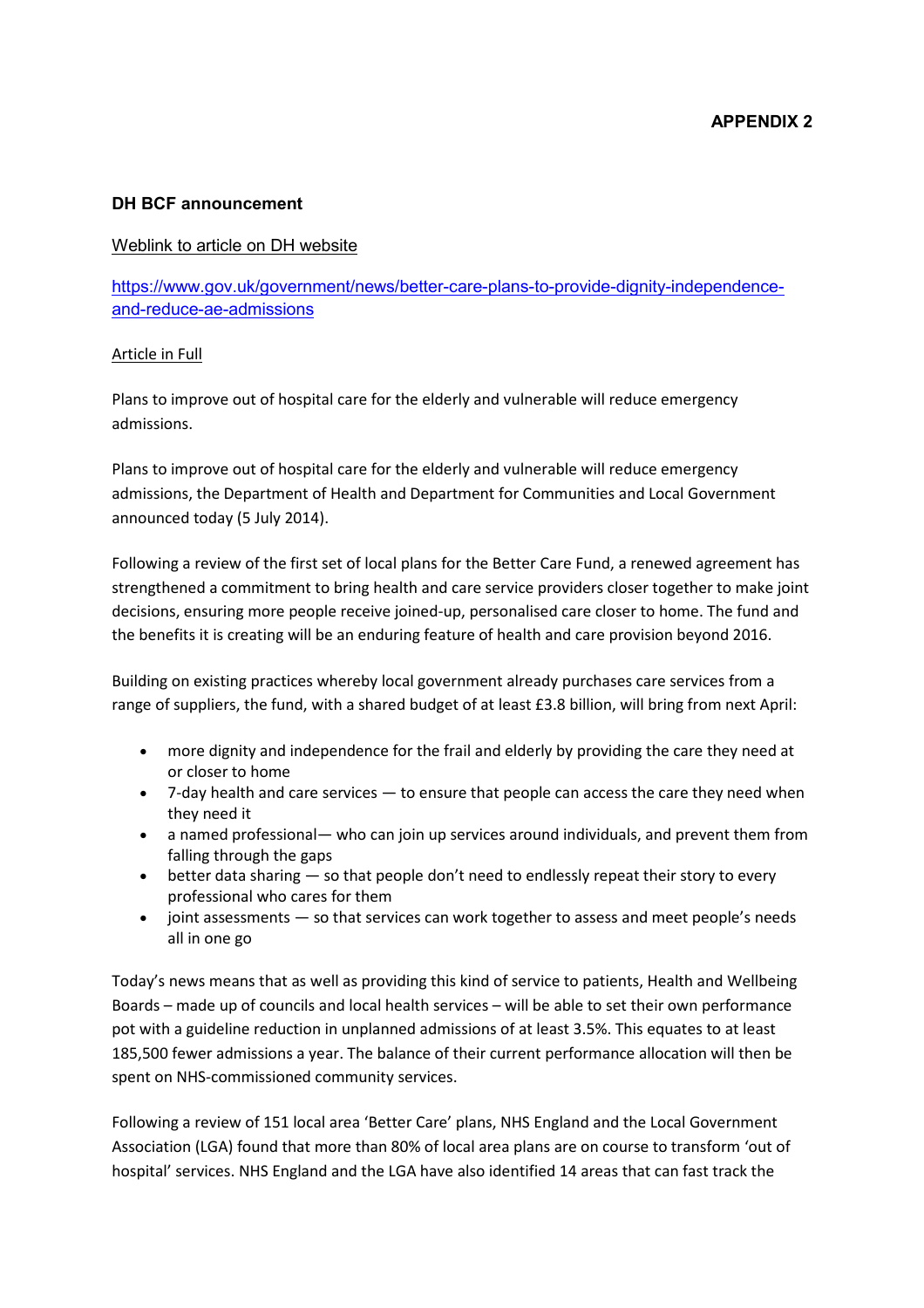completion of their plans because they are already showing high potential, some 9 months out from the formal start of the programme.

The plans will be further reviewed by DCLG Permanent Secretary Sir Bob Kerslake and NHS Chief Executive Simon Stevens later in the summer to ensure they are ambitious enough to achieve improvements in care and that every area is on track to begin in April next year. In order to drive this through at pace a new Better Care Fund programme director will also be appointed with an expanded team, working across Whitehall, local government and the NHS.

More than 100 Clinical Commissioning Group areas have expressed an interest in 'co-commissioning' primary care services. This will mean that GPs have unprecedented involvement in not only how hospital services should be shaped to meet the needs of their patients, but also how primary care services are set up to prevent people from experiencing unnecessary hospital visits.

### **Health Secretary, Jeremy Hunt said:**

Local authorities and the NHS are making excellent progress in developing plans that will give patients better, joined up care and allow hospitals to focus on treating the people who really need to be there. The plans are packed full of ideas and show that strong partnerships are being forged with different teams like never before.

Successive governments have talked about bringing the NHS and social care together for decades – this is the first, transformative step to making that a reality. We will continue to nurture and support the development of these plans to deliver our shared ambition so that every part of the country provides better care for patients closer to home.

## **Secretary of State for Communities and Local Government, Eric Pickles said:**

The Better Care Fund is about bringing health and social care together to provide better, more dignified care and independence for the elderly and vulnerable, not leaving them with no choice but to turn up at A&E or be stuck unnecessarily in hospital for weeks when they could be helped at home. The great advantage of the system is local flexibility to get the mix of services right for the user. The revised plans will help cement this new partnership at a local level, with services built around the user, and provide a good deal for the taxpayer too.

### **Chief Secretary to the Treasury, Danny Alexander said:**

This fund will help ensure more people benefit from the dignity and independence of being cared for at home instead of a hospital ward. Empowering local areas by pooling budgets will help unlock real improvements in a wide range of public services in the years to come.

It's clear from the plans we have seen that these are only first steps in improving services. The Better Care Fund will be an established feature of the care system for the coming years so areas can continue to fund care designed around people's needs rather than institutional divides.

### **Care and Support Minister, Norman Lamb said:**